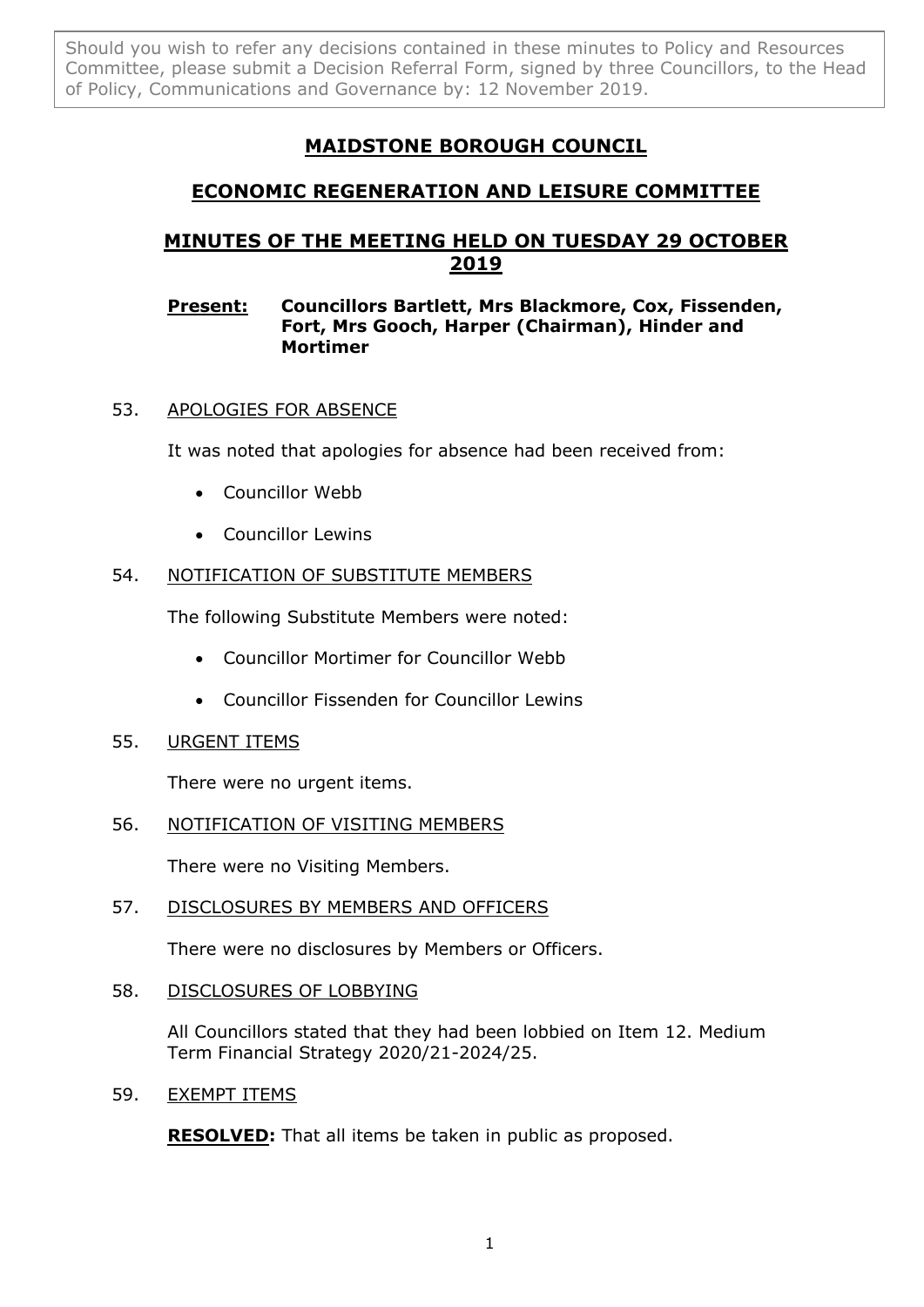#### 60. MINUTES OF THE MEETING HELD ON 3 SEPTEMBER 2019

**RESOLVED:** That the minutes of the meeting held on 3 September 2019 be approved as a correct record and signed.

#### 61. PRESENTATION OF PETITIONS

There were no petitions.

#### 62. QUESTION AND ANSWER SESSION FOR MEMBERS OF THE PUBLIC

There were no questions from members of the public.

#### 63. COMMITTEE WORK PROGRAMME

The Head of Regeneration and Economic Development informed the Committee that the Draft Arts and Cultural Strategy was to be considered on 26 November 2019. Further information had become available, which was expected to enrich the work. Therefore, additional time was needed to incorporate the new data into the strategy.

**RESOLVED:** That the Committee Work Programme be noted.

#### 64. MEDIUM TERM FINANCIAL STRATEGY 2020/21-2024/25

The Director of Finance and Business Improvement explained that the Draft Medium Term Financial Strategy (MTFS) had not changed significantly. It had instead been adjusted to reflect recent shifts in strategic priorities, arising from the Council resolution on 10 April 2019 which recognised climate change and biodiversity emergencies. It was stated that central government funding arrangements were to be maintained for the next year. Therefore, if council tax was increased to reflect inflation and current savings targets were delivered, it was possible for Maidstone Borough Council (MBC) to continue to deliver all current services. The possibility of expanding the capital programme, providing that the cost of borrowing money was acceptable, was highlighted.

In response to questions from the Committee, the Director of Finance and Business Improvement replied that:

- MBC continued to explore commercial property investment opportunities. As all investments carried risk, capital investments were required to meet strict criteria prior to implementation.
- MBC had historically invested in the Borough, as this provided additional benefits to the local economy.
- The remaining funding for the Bridges Gyratory System was allocated to a flood defence barrier.
- The introduction of 75% business rates retention was likely to be accompanied by additional responsibilities for local authorities.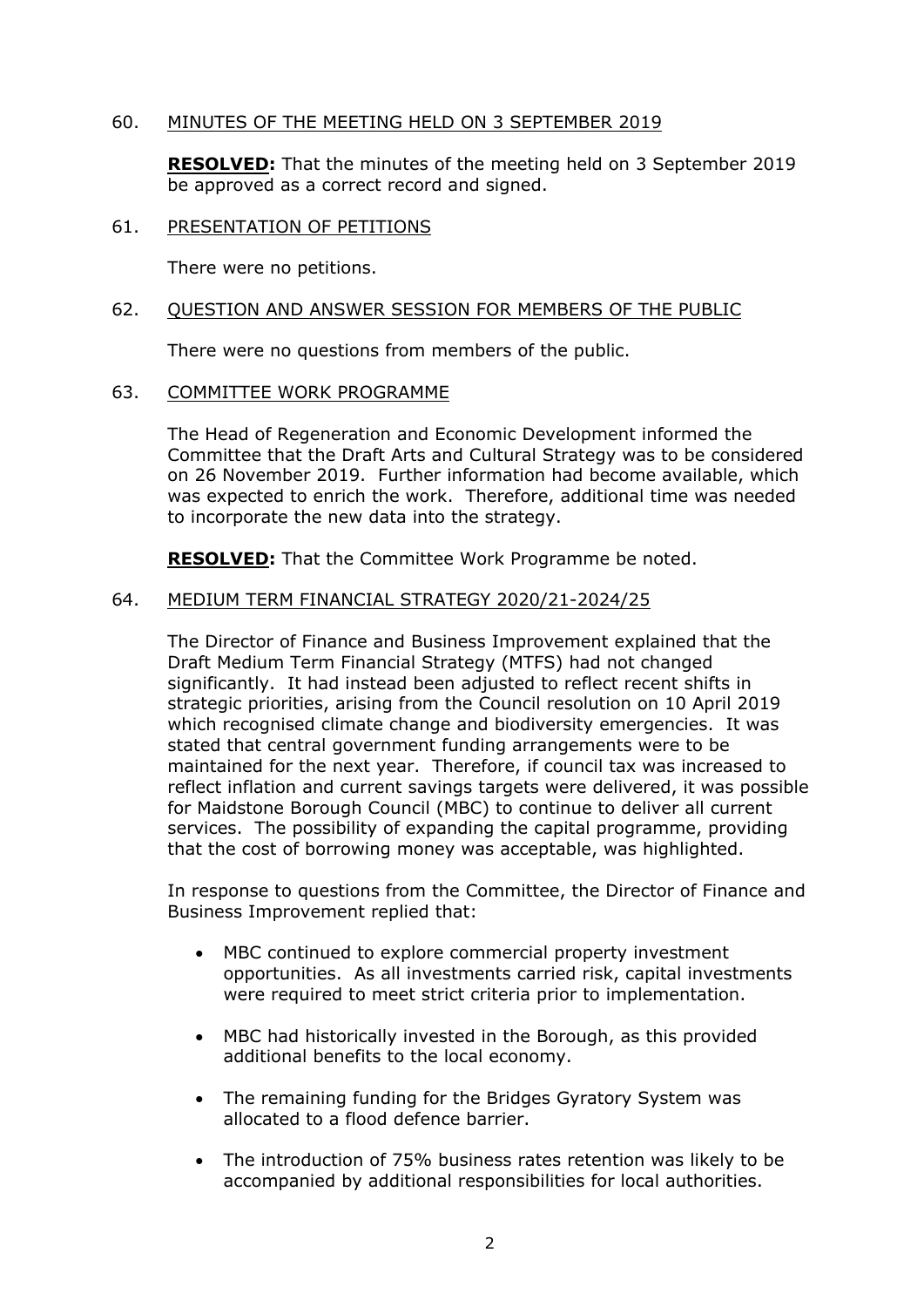Therefore, it was not anticipated that this would result in additional funding for the Council.

The Committee considered the merits of allocating funds to facilitate the relocation of the Maidstone Mela to Mote Park. It was stated that alternative approaches to funding the Maidstone Mela, such as external sponsorship and devolved Member budgets, were to be considered. The Committee requested that the event organiser, Cohesion Plus, be invited to present a business case on 26 November 2019.

**RESOLVED:** That the Draft Medium Term Financial Strategy 2020/21 – 2024/25 be noted.

#### 65. 2ND QUARTER BUDGET AND PERFORMANCE MONITORING REPORT 2019/20

The Director of Finance and Business Improvement explained that the Committee was expected to remain within its overall net revenue expenditure budget for the year, while there was a £2.29m slippage in the capital budget. This slippage related to projects undertaken at Mote Park. The Data Intelligence Officer stated that five of eight Key Performance Indicators (KPIs) had achieved the quarterly target.

In response to questions from the Committee, Officers said that:

- Alternative ways of funding the Maidstone Museum were being explored, as there was uncertainty regarding the funding that had been provided by the Arts Council.
- A footfall counter was in operation at Week Street between HSBC and the Metro Bank. Although it only accounted for one area, this provided a good indication of the general footfall in the high street.

The Committee commented that:

- The football attraction at Maidstone Museum had been a success.
- Consideration could be given to how data collected by third parties could be used to inform the measurement of KPIs.

#### **RESOLVED:** That:

- 1. The Revenue position as at the end of Quarter 2 for 2019/20, including the actions being taken or proposed to improve the position, where significant variances have been identified, be noted.
- 2. The Capital position at the end of Quarter 2 be noted; and
- 3. The Performance position as at Quarter 2 for 2019/20, including the actions being taken or proposed to improve the position, where significant issues have been identified, be noted.